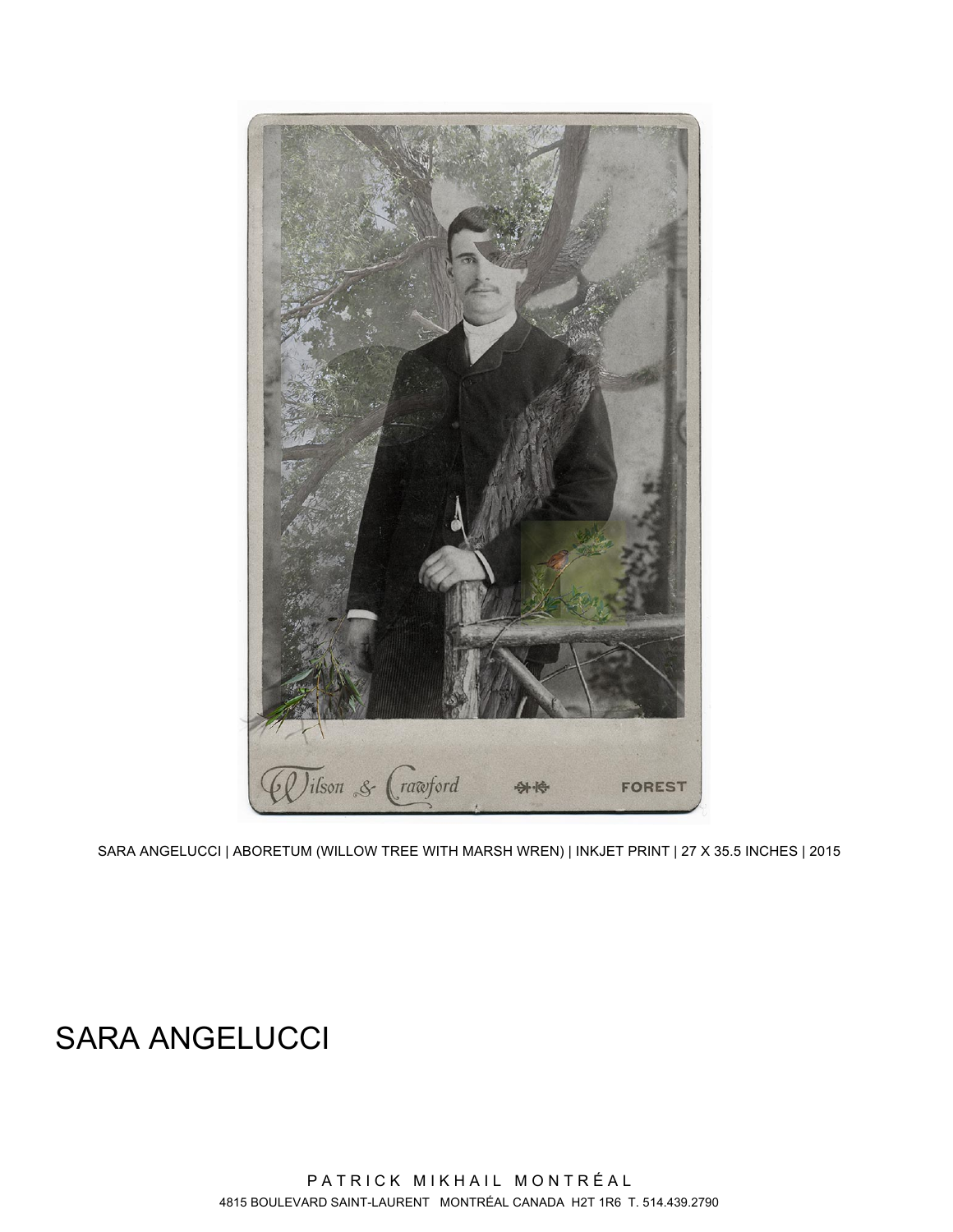# **SARA ANGELUCCI**

#### EDUCATION

- 1997 Master of Fine Arts, Nova Scotia College of Art and Design
- 1993 Bachelor of Fine Arts, University of Guelph
- 1987 Bachelor of Arts (Honours), Art History, University of Guelph

### SELECTED SOLO EXHIBITIONS

- 2017 Lianzhou Photography Festival, (Arboretum), Lianzhou, China, curated by Yan Zhou
- 2017 Piece Work (part of Piece by Piece), Canadian Cultural Centre, Paris
- 2017 Arboretum, Patrick Mikhail Gallery, Montreal, PQ
- 2017 Piece Work, Art Gallery of Hamilton, ON
- 2016 Arboretum, Stephen Bulger Gallery, Toronto, Ontario
- 2016 Aviary, Halsey Institute of Contemporary Art, South Carolina, USA
- 2015 TAKING FLIGHT, September 18, Patrick Mikhail Gallery, Montreal, Quebec
- 2014 Performance of A Mourning Chorus, September 26, Royal Ontario Museum, Toronto, Ontario
- 2014 Public performance of A Mourning Chorus February 5, Walker Court, AGO, part of Artist-in-Residence, Art Gallery of Ontario, Toronto, Ontario
- 2013 Provenance Unknown, curator Emelie Chhangur, Art Gallery of York University, Toronto, Ontario
- 2010 Lacrimosa, Wynick/Tuck Gallery, Toronto, Ontario
- 2010 Regular 8, Occurrence, Montreal, Quebec
- 2009 Somewhere in Between, St. Mary's University Art Gallery, Halifax, Nova Scotia
- 2009 Regular 8, Wynick/Tuck Gallery, Toronto, Ontario
- 2008 Room To Remember, Trinity Square Video, Toronto, Ontario
- 2008 Mining the Family Archive, Elora Arts Centre, Elora, Ontario
- 2007 Landscape and Light, curator Karen Henry, Richmond Art Gallery, Richmond, British Columbia
- 2007 Art Star 3, Video Art Biennale, curator Erik Martinson, SAW Gallery, Ottawa, Ontario
- 2007 Double Take, Wynick/Tuck Gallery, Toronto, Ontario
- 2006 Everything in My Father's Wallet/Everything in My Wallet, Art Gallery of Hamilton, Ontario
- 2006 Somewhere in Between, Cambridge Galleries, Cambridge, Ontario
- 2005 Everything in My Father's Wallet/Everything in My Wallet, VU, Quebec City, Quebec
- 2005 Everything in My Father's Wallet/Everything in My Wallet, Wynick/Tuck Gallery, Toronto, Ontario
- 2004 Mural Project at Harbourfront Gallery, Toronto, Ontario
- 2004 Selected Works, McClaren Art Centre, Barrie, Ontario
- 2003 New Photographs, Wynick/Tuck Gallery, Toronto, Ontario
- 2002 Selected Works, Artcite, Windsor, Ontario
- 2000 The Perfect Past, Ace Art, Winnipeg, Manitoba, and Toronto Photographer's Workshop, Toronto, Ontario
- 1998 The Perfect Past, Hamilton Artists Inc., Hamilton, Ontario
- 1997 America il Paradiso, Anna Leonowens Gallery, Halifax, Nova Scotia
- 1994 Accidental Visions, Macdonald Stewart Art Centre, Guelph, Ontario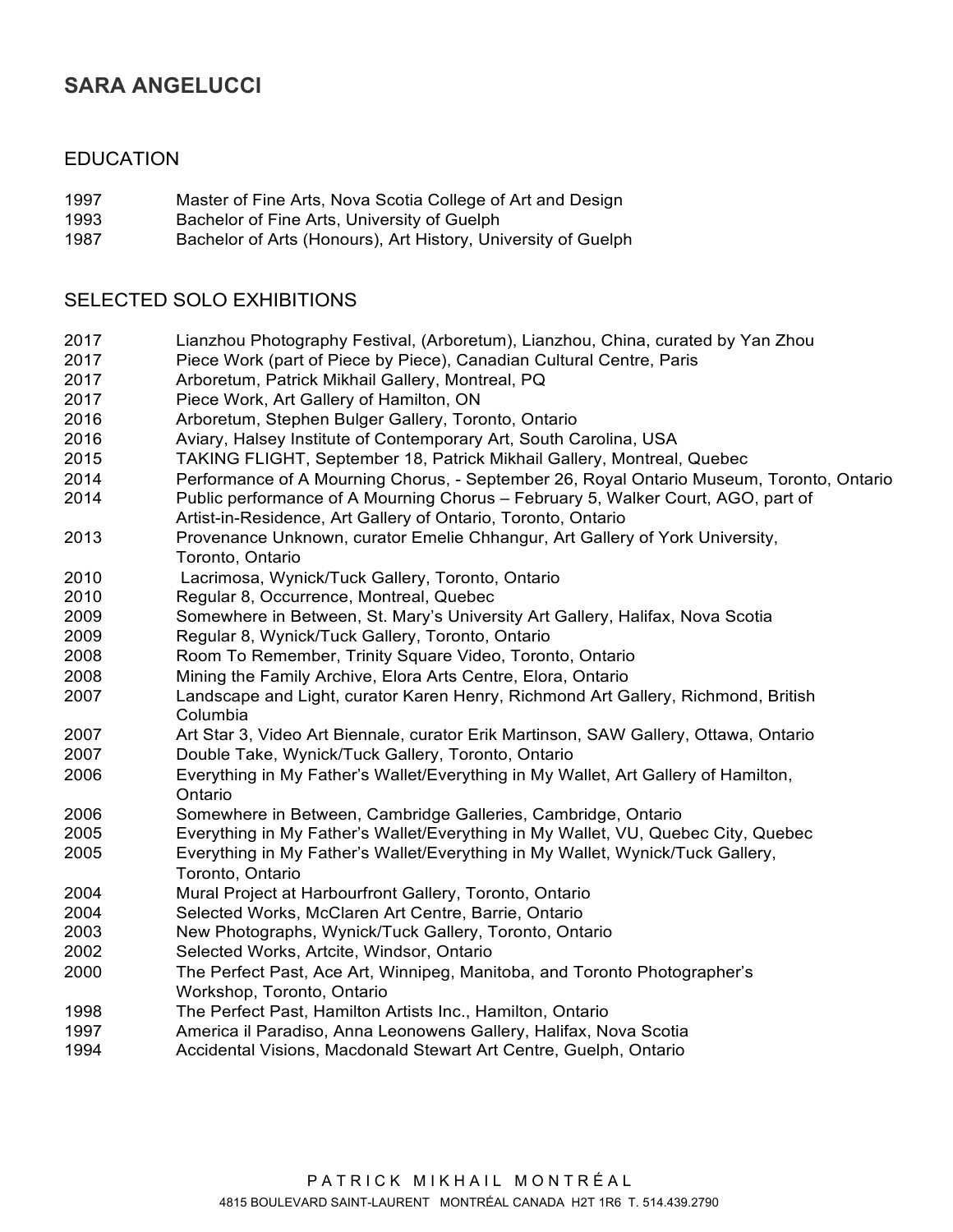## SELECTED GROUP EXHIBITIONS

| 2017    | Bonavista Biennale, Newfoundland, curated by Catherine Beaudette and Pat Gratten                                                                                                               |
|---------|------------------------------------------------------------------------------------------------------------------------------------------------------------------------------------------------|
| 2017    | Landmade, Curated by Shauna McCabe, Art Gallery of Guelph, Guelph, ON                                                                                                                          |
| 2016    | Patrick Mikhail 10 <sup>th</sup> Anniversary Show, Patrick Mikhail Gallery, Montreal, Quebec                                                                                                   |
| 2015    | Mediated Memories, Beijing International Art Biennal, National Art Museum of Beijing, China                                                                                                    |
| 2014    | Memories of the Future, curated by Noa Bronstein and Katherine Dennis, featuring:<br>Robert Hengeveld, Eleanor King, Matt McIntosh for Gibson House, Toronto, Ontario                          |
| 2014    | All Together Now (presentation of The Anonymous Chorus) - Nuit Blanche, curator<br>Barbara Fischer, Hart House, Toronto, Ontario                                                               |
| 2014    | June 19, 2014 - Screening of The Anonymous Chorus, DRIFT Art Projects, El Museo<br>Cultural, Santa Fe, New Mexico, USA, curator Eileen Torpey                                                  |
| 2014    | A Visual Trace, featuring Sara Angelucci, Melissa General, Rachel MacHenry, Gord<br>Peteran, Aubrey Reeves, Greg Staats, curated by Patrick Macaulay, Harbourfront<br>Centre, Toronto, Ontario |
| 2012-14 | Take-out/Da-Bao, curators Shannon Anderson & Doug Lewis, Varley Gallery,<br>Markham, Ontario, PlugIn ICA-Winnipeg, Surrey Art Gallery, British Columbia.                                       |
| 2013    | We're in the Library, curator Mona Filip, Koffler Art Gallery   Artscape Youngplace,<br>Toronto, Ontario                                                                                       |
| 2013    | Here and There: Photography and Video Works on Immigration, curator Gaelle Morel,<br>Ryerson Image Centre, Toronto, Ontario                                                                    |
| 2013    | Visions International Festival of Visual Culture, Kiev, Ukraine                                                                                                                                |
| 2012-13 | Flowers and Photography, curator Carla Garnet, Art Gallery of Peterborough, Ontario,<br>and McMaster Museum of Art, Hamilton, Ontario                                                          |
| 2012    | Passages, curator Christine Boyanoski, Peel Regional Art Gallery, Brampton, Ontario                                                                                                            |
| 2012    | PHrame, curated by Vaya Sigmas, Recyclart, Brussels, Belgium                                                                                                                                   |
| 2011    | Front Line, 2011 Pingyao International Photography Festival, Pingyao, China                                                                                                                    |
| 2011    | Revolutionizing Cultural Identity, curator Claude Baillargeon, Canadian Museum of<br>Immigration, Halifax, Nova Scotia                                                                         |
| 2011    | Open Your Eyes, PH Neutro Gallery, Verona, Italy                                                                                                                                               |
| 2010    | Beyond Likeness, toured by the Portrait Gallery of Canada, Art Gallery of Victoria,<br><b>British Columbia</b>                                                                                 |
| 2009    | Home, Land & Security, Render Gallery, curator Jeff Thomas, Waterloo, Ontario                                                                                                                  |
| 2008    | Revolutionizing Cultural Identity: Photography and the Changing Face of Immigration,<br>curator Claude Baillargeon, Oakland University Art Gallery, Oakland, Michigan                          |
| 2007    | Your Morning is My Night, Harbourfront, Toronto, Ontario                                                                                                                                       |
| 2007    | Your Morning is My Night, CCX Gallery, Toronto, Ontario                                                                                                                                        |
| 2006    | tween heart and mine, Kingston Artists, Inc., Kingston, Ontario                                                                                                                                |
| 2004    | That Obscure Object of Desire, Cambridge Galleries, Cambridge, Ontario                                                                                                                         |
| 2004    | Light Boxes/Boxes of Light, Wynick/Tuck Gallery, Toronto                                                                                                                                       |
| 2003/04 | The Found and the Familiar, Gallery TPW, Toronto, Confederation Arts Centre, PEI,<br>Bishop's University, Quebec, Gallery Connexion, New Brunswick, Art Gallery of                             |
|         | Bishop's University, Quebec, Mount St. Vincent Gallery, Nova Scotia                                                                                                                            |
| 2003    | Modified 8, Harbourfront Centre, Toronto, Ontario                                                                                                                                              |
| 2002    | Snow, Women's Art Resource Centre, Toronto, Ontario                                                                                                                                            |
| 2001    | December, Cambridge Galleries, Cambridge, Ontario                                                                                                                                              |
| 2000    | Parting Ways, VMAC Gallery, Toronto, Ontario                                                                                                                                                   |
| 2000    | Times 2, Wynick/Tuck Gallery, Toronto, Ontario                                                                                                                                                 |
| 2000    | Whispering Cities, Drabinsky Gallery, Toronto, Ontario                                                                                                                                         |
| 1999    | In Tribute, Anna Leonowens Gallery, Halifax, Nova Scotia                                                                                                                                       |
| 1998    | Work Re: Work, Install Art Collective, Cambridge Galleries, Cambridge, Ontario                                                                                                                 |
| 1998    | Proof 5, Gallery 44, Toronto, Ontario                                                                                                                                                          |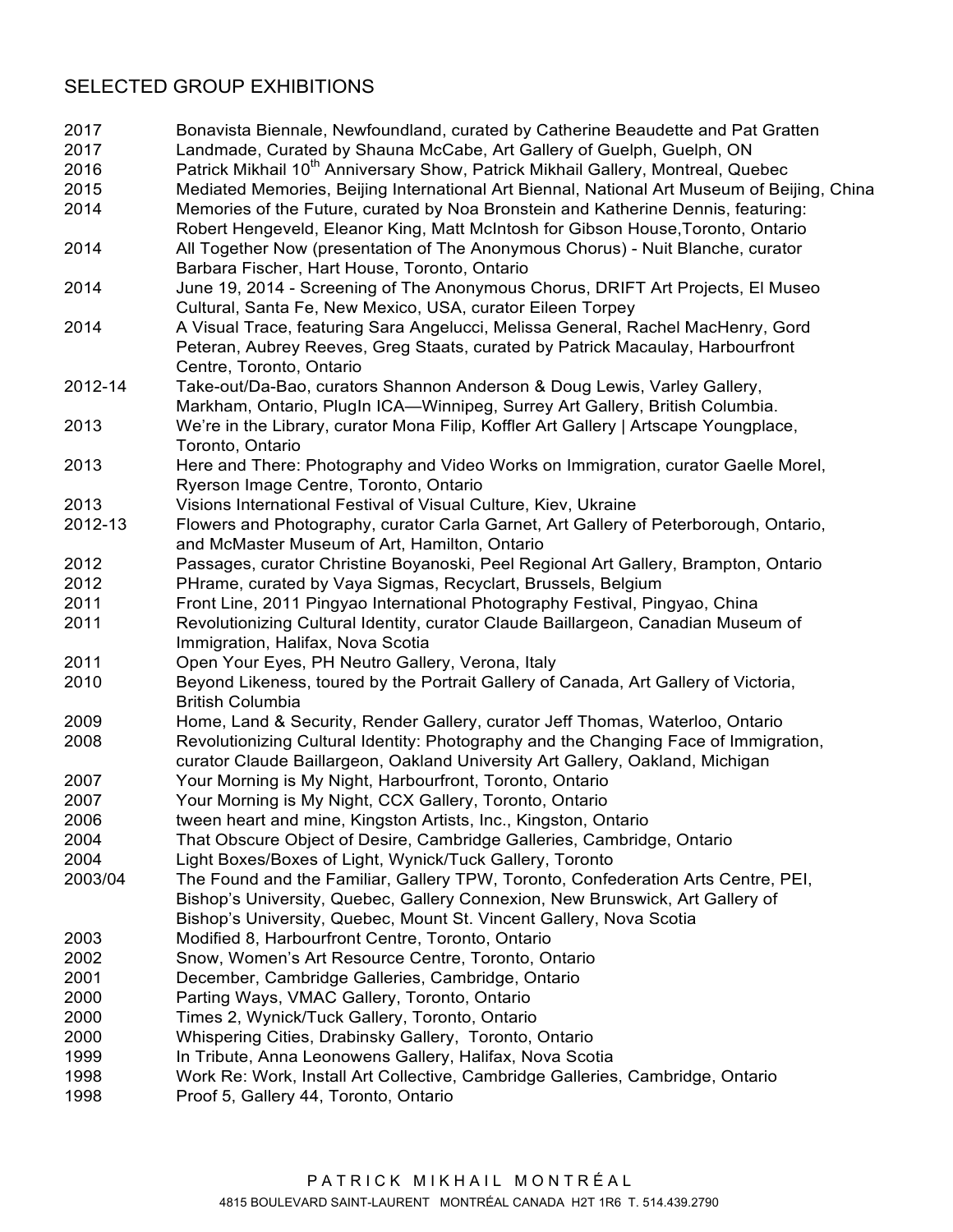- 1997 Aspects de la Relève Québécoise et Canadienne, Plateau Mont-Royal, Montreal, Quebec
- 1995 Italica, Preston Gallery, Cambridge, Ontario
- 1995 A Given Time, installation project as part of NICHE installation festival, Guelph, Ontario

## VIDEO AND VIDEO INSTALLATIONS

- 2013 The Anonymous Chorus
- 2010 Beauty Pageant News, commissioned by SAW Video, Ottawa, Ontario
- 2008 Room To Remember, produced as part of a residency at Trinity Square Video, Toronto, Ontario
- 2007 When The Cricket Sings, 8.5 minutes, shot during a residency in Shanghai, China 2007 Double Take, 5 minutes
- 2003 Seeking Grace, 3 minute video, commissioned by V tape, through the Canada Council in memory of Collin Campbell
- 2000 SNOW, 5 minutes, produced at Break Production Studios, Winnipeg, Manitoba
- 2000 In A Hundred, 4 minutes, produced at Break Production Studios, Winnipeg, Manitoba
- 1997 America il Paradiso, 12 minutes, produced at The Center for Art Tapes, Halifax, Nova Scotia
- 1997 Evidence of Her Disappearance, video installation with photographs on duratrans
- 1996 Questions She'll Never Answer, video installation with back lit photographs on duraflex

## SCREENINGS AND VIDEO INSTALLATIONS

#### Beauty Pageant News

- 2010 Mayfair Theatre, Ottawa, Ontario
- 2010 Library & Archives Canada Theatre, Ontario, part of Festival X photography festival, **Ottawa**
- 2010 Open Video Conference, New York, New York
- 2011 FIFA: International Festival of Films on Art, Montreal, Quebec
- 2011 FACT Video Festival, Liverpool, England
- 2011 Winnipeg Film Group, Winnipeg, Manitoba
- 2011 MediaNet/Deluge Gallery, Victoria, British Columbia
- 2011 No.w.here Gallery, London, England
- 2011 Metro Cinema, Edmonton, Alberta
- 2011 EMMedia & Production Society, Calgary
- 2011 Visual Studies Workshop, Rochester, New York
- 2012 Cambridge Galleries, Cambridge, Ontario
- 2012 Zeitgeist Multi-disciplinary Arts Centre, New Orleans, Louisiana
- 2012 Eyedrum Arts Centre, Atlanta, Georgia
- 2012 Ryerson Art Gallery, Toronto, Ontario
- Room To Remember
- 2008 Trinity Square Video, Toronto, Ontario

#### Double Take

- 2008 Elora Arts Centre, Elora, Ontario
- 2007 Art Star 3 Biennale, SAW Gallery, Ottawa, Ontario
- 2007 Wynick/Tuck Gallery, CONTACT Photo Festival, Toronto, Ontario
- 2007 flEXiff Experimental International Film Festival, Sydney, Australia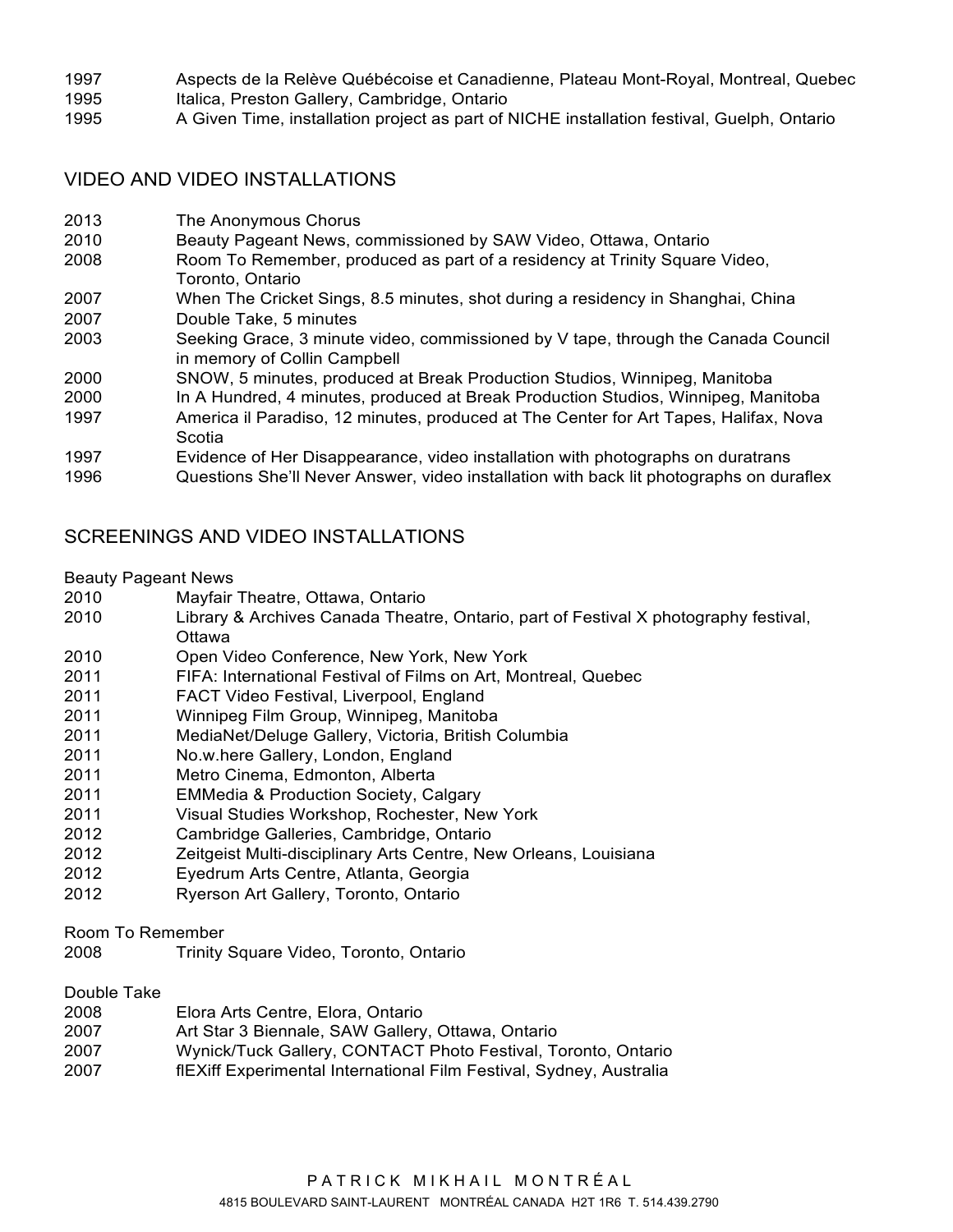When the Cricket Sings

- 2010 Ed Video, Guelph, Ontario
- 2008 Doxa, Experimental Film & Video Festival, Vancouver, British Columbia
- 2007 Art Star 3 Biennale, SAW Gallery, Ottawa, Ontario
- 2007 Richmond Art Gallery, Richmond, British Columbia

#### America il Paradiso

- 2013 Ryerson Image Centre, Media Wall, Toronto, Ontario, curator Gaelle Morel
- 2007 Art Star 3 Biennale, SAW Gallery, Ottawa, Ontario
- 2001 rePlace, Art System, curator Dana Claxton, Toronto, Ontario
- 1999 Taste of Landscapes, curator Nina Czegledy, Cultural Centre of Novi Sad, Yugoslavia
- 1999 Convergences/Divergences, curator Jim McSwain, Halifax, Nova Scotia
- 1999 Antimatter Film & Video Festival, Victoria, British Columbia
- 1999 Photophobia Film Festival, Hamilton, Ontario
- 1999 Short!, Ed Video, Guelph, Ontario
- 1998 Personal Stories, Gallery 44, Toronto, Ontario
- 1997 Atlantic Film Festival, Halifax, Nova Scotia
- 1997 Anna Leonowens Gallery, Halifax, Nova Scotia

#### In A Hundred

- 2007 Art Star 3 Biennale, SAW Gallery, Ottawa, Ontario
- 2005 Available Light, curated by Carol Breton, Ottawa, Ontario
- 2003 Photophobia, Film & Video Festival, Hamilton, Ontario
- 2002 Art Centre, Kelowna, British Columbia
- 2001 Videotage Film & Video Festival, Hong Kong, China
- 2001 SuperNew, curated by Kelly Langaard, Calgary, Alberta

#### SNOW

- 2007 Art Star 3 Biennale, SAW Gallery, Ottawa, Ontario
- 2005 Available Light, curator Carol Breton, Ottawa, Ontario
- 2005 Out of Body, curator Aileen McBride, Alley Jaunt, Toronto, Ontario
- 2002 Women's Art Resource Centre, Toronto, Ontario
- 2002 December, Cambridge Galleries, Cambridge, Ontario
- 2001 Weathervane, Ace Art, Winnipeg, Manitoba

Evidence of Her Disappearance

1997 Aspects de la Relève Québécoise et Canadienne, Plateau Mont-Royal, Montreal, Quebec

#### Questions She'll Never Answer

- 2008 Mining the Family Archive, Elora Arts Centre, Elora, Ontario
- 2006 Somewhere in Between, Cambridge Art Galleries, Cambridge, Ontario
- 2002 Art in the Dark, Toronto International Art Fair, Toronto, Ontario
- 2002 Flow, Images Film & Video Festival, Wynick/Tuck Gallery, Toronto, Ontario
- 1996 Anna Leonowens Gallery, Halifax, Nova Scotia

## SELECTED COLLECTIONS

Art Gallery of Ontario, Toronto, ON National Portrait Gallery, Ottawa, ON Museum of Civilization, Ottawa, ON McMaster Museum of Art, Hamilton, ON Art Gallery of Hamilton, Hamilton, ON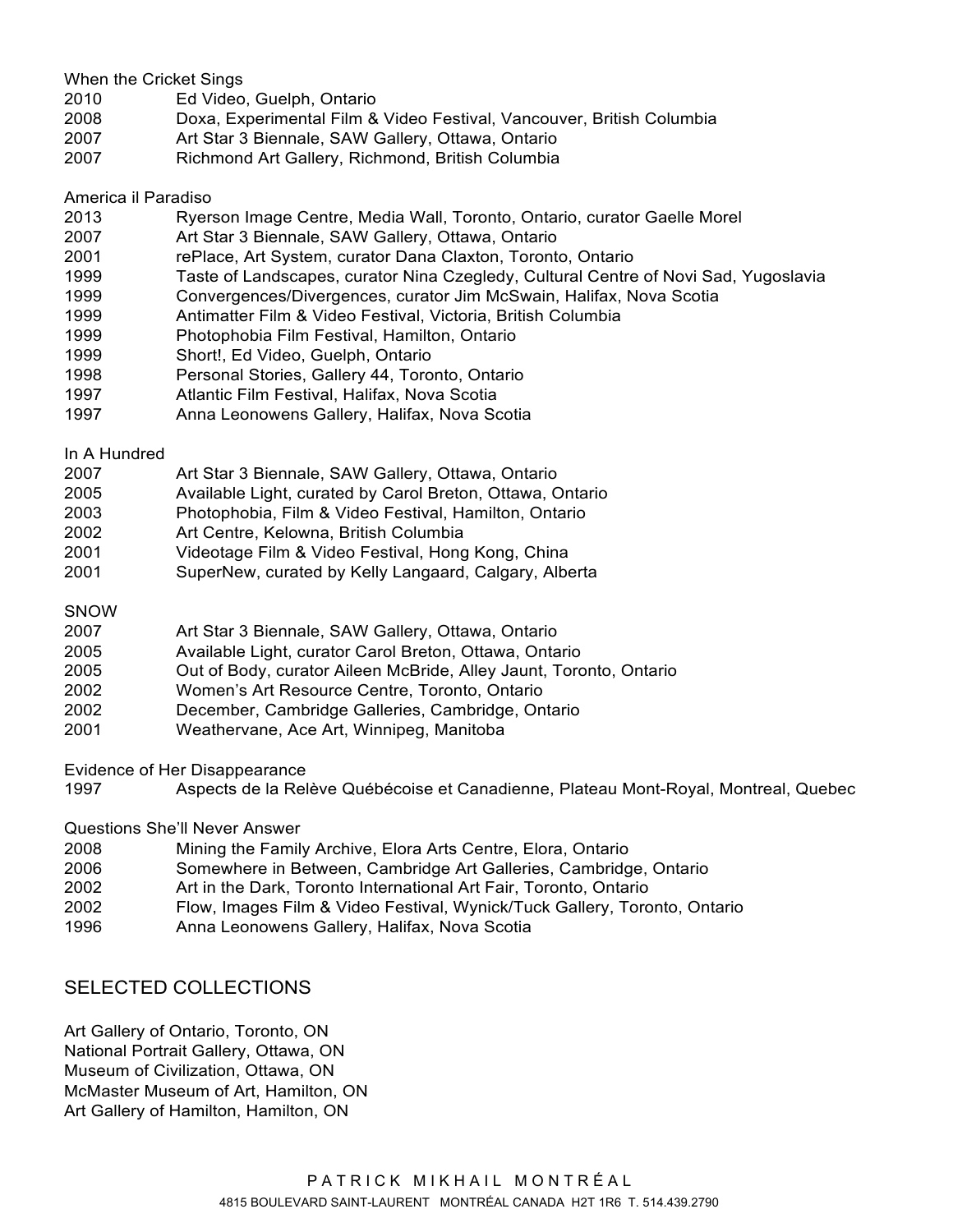St. Michael's College, Donovan Collection, University of Toronto, ON Art Gallery of Peel, Brampton, ON Macdonald Stewart Art Centre, Guelph, ON University of Toronto Library Seneca College Collection, Toronto, ON Oakville Hospital, Oakville, Ontario Private Collections in Canada & U.S.

## ARTIST RESIDENCES

- 2013 2014 Art Gallery of Ontario, Toronto, ON
- 2006 Biz Art, Shanghai, China
- 2000 Banff Centre, self-directed residency
- 2001 Nova Scotia College of Art & Design

## AWARDS AND COMMISSIONS

| 2018 | Canada Council Grant, Travel Grant                                                      |
|------|-----------------------------------------------------------------------------------------|
| 2017 | Toronto Arts Council, Visual Arts Grant                                                 |
| 2017 | Ontario Arts Council, Visual Arts Grant                                                 |
| 2016 | Canada Council for the Arts, Visual Arts, Project Grant                                 |
| 2016 | <b>Chalmers Fellowship Ontario Arts Council</b>                                         |
| 2015 | <b>Toronto Arts Council Visual Arts Grant</b>                                           |
| 2015 | <b>Canada Council Travel Grant</b>                                                      |
| 2015 | <b>Ontario Arts Council Exhibition Assistance</b>                                       |
| 2014 | Awarded best exhibition design by Ontario Association of Art Galleries with Art Gallery |
|      | of York University for Provenance Unknown                                               |
| 2014 | <b>Ontario Arts Council Mid Career Visual Arts Grant</b>                                |
| 2013 | Canada Council for the Arts Visual Arts Grant                                           |
| 2013 | <b>Ontario Arts Council Exhibition Assistance</b>                                       |
| 2012 | Ontario Arts Council Mid Career Visual Arts Grant                                       |
| 2010 | Canada Council for the Arts Research Grant                                              |
| 2010 | <b>Ontario Arts Council, Exhibition Assistance</b>                                      |
| 2008 | Ontario Arts Council, Mid Career, Visual Arts Grant                                     |
| 2008 | Toronto Arts Council, Mid Career, Visual Arts Grant                                     |
| 2008 | <b>Ontario Arst Council, Exhibition Assistance</b>                                      |
| 2007 | Canada Council for the Arts, Artist Production Grant                                    |
| 2006 | Canada Council for the Arts, Travel Grant                                               |
| 2006 | Toronto Arts Council, Mid Career, Visual Arts Grant                                     |
| 2006 | Ontario Arts Council, Mid Career, Visual Arts Grant                                     |
| 2006 | <b>Ontario Arts Council, Exhibition Assistance</b>                                      |
| 2005 | Toronto Arts Council, Mid Career, Visual Arts Grant                                     |
| 2004 | Ontario Arts Council, Mid Career, Visual Arts Grant, Exhibition Assistance              |
| 2003 | Video Commission, V Tape, A Project in Honour of Colin Campbell                         |
| 2002 | <b>Ontario Arts Council, Exhibition Assistance</b>                                      |
| 2002 | Ontario Arts Council, Mid Career, Visual Arts Grant                                     |
| 2001 | Toronto Arts Council, Visual Arts Grant                                                 |
| 2000 | <b>Ontario Arts Council, Exhibition Assistance</b>                                      |
| 2000 | Canada Council, Emerging Artist                                                         |
| 2000 | Ontario Arts Council, Emerging Artist                                                   |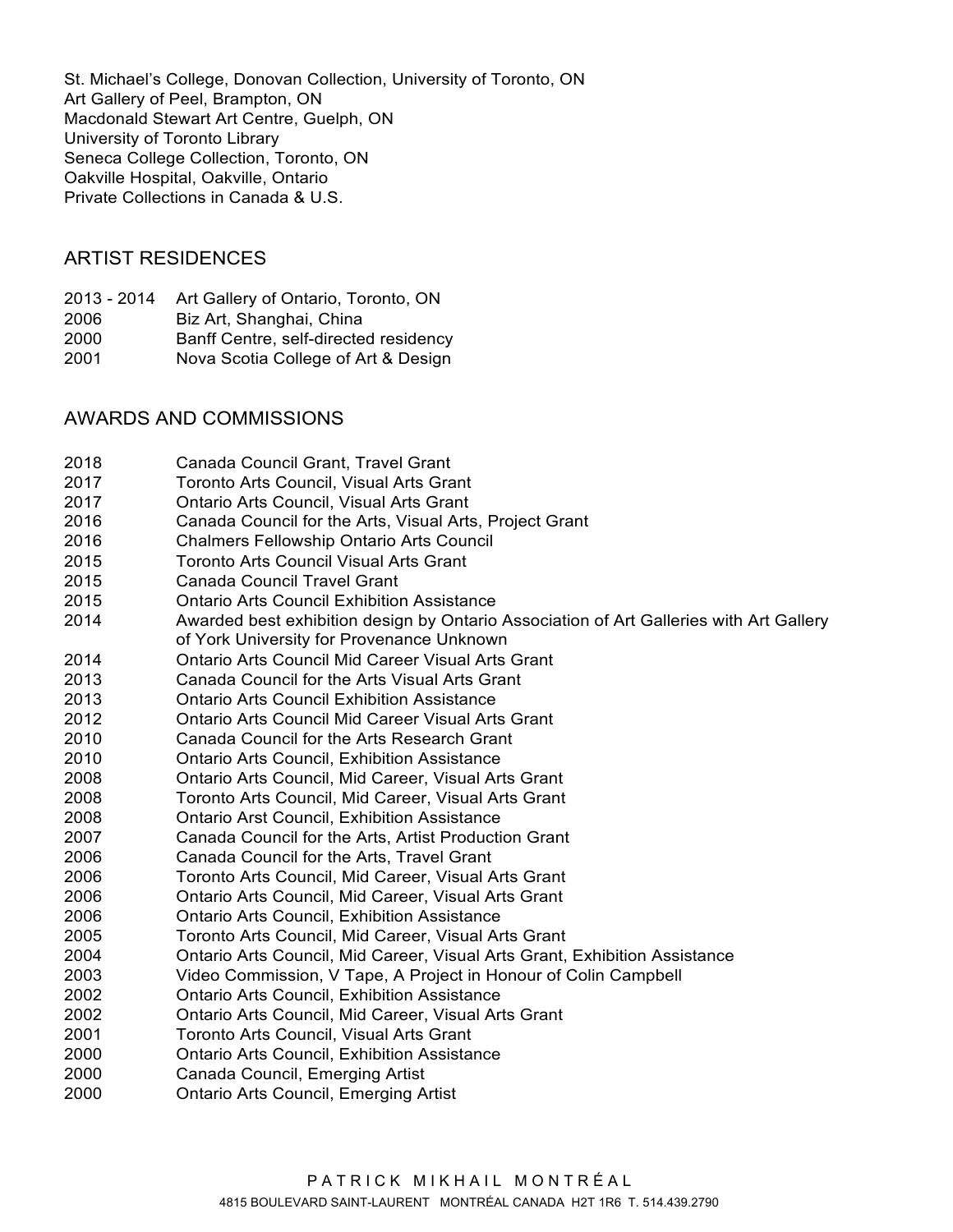- 1999 Ontario Arts Council, Emerging Artist
- 1998 Canada Council, Emerging Artist
- 1998 Ontario Arts Council, First Film and Video
- 1998 Ontario Arts Council, Emerging Artist
- 1998 Ontario Arts Council, Exhibition Assistance
- 1997 Nova Scotia Arts Council Travel Grant
- 1996 Nova Scotia College of Art & Design Joseph Beuys Memorial Scholarship
- 1994 Ontario Arts Council Interdisciplinary Grant
- 1994 Ontario Arts Council Visual Arts Grant
- 1994 Ontario Arts Council Exhibition Assistance Grant
- 1993 Macdonald Stewart Art Centre Annual Juried Exhibition
- 1993 Wellington County Museum Annual Juried Exhibition Award
- 1992 Macdonald Stewart Art Centre Annual Juried Exhibition Award
- 1985 University of Guelph Alma-mater in course scholarship

# SELECTED BIBLIOGRAPHY (BOOKS, EXHIBITION CATALOGUES, PERIODICALS)

- 2017 Paris Photo Catalogue special selection by Karl Lagerfeld, published by Steidl
- 2017 AGO Artist-in-Residence Catalogue, the first five years
- 2015 Provenance Unknown, published by The Art Gallery of York University, Toronto, ON Curated by Emelie Chhangur, essays by Claude Baillargeon, E.C. Woodley
- 2014 We're in the Library, brochure, essay by curator Mona Filip, Koffler Gallery, Toronto, Ontario
- 2013 Flowers and Photography, Art Gallery of Peterborough, McMaster Museum of Art
- 2013 Provenance Unknown, primary exhibition in Scotiabank CONTACT Photography Festival Guide, essay by Emelie Chhangur
- 2012 DaBao/Take Out, Shannon Anderson and Doug Lewis, Varley Art Gallery
- 2011 Ho Tam, Frontline: Interviews with International Contemporary Photo Artists, Xiandai Press (Modern Press), Beijing, China
- 2011 Public Domain, Ottawa: SAW Video
- 2011 Shannon Anderson, Lacrimosa, in Eyemazing Photography Magazine, Amsterdam, Netherlands, Fall Issue
- 2008 Katy McCormick, Scene as Space across Time: Presence, Passage and Transition, Blackflash Magazine, Vol. 25.3, 2008
- 2008 Claude Baillargeon, Revolutionizing Cultural Identity, Oakland University Art Gallery
- 2007 Erik Martinson, Everything in Your Life, Everything in Mine, SAW Gallery, Ottawa, Ontario
- 2007 Karen Henry, Landscape and Light, Richmond Art Gallery, Richmond, British Columbia
- 2007 Katy McCormick, Double Take, Contact Photo Festival Guide, Toronto, Ontario
- 2006 Ivan Jurakic, Shirley Madill, Somewhere In Between, Cambridge Galleries, Cambridge, Ontario 2005 Katy McCormick, Gallery Vu, Quebec City, Quebec
- 2004 Colin Wiginton, Art City, MacLaren Art Centre, Barrie, Ontario
- 2001 Lisa Gabrielle Mark, Paper Wait, Ace Art, Winnipeg, Manitoba
- 2000 Lisa Gabrielle Mark, The Perfect Past, Toronto Photographers Workshop, Toronto, Ontario
- 1999 Gordon Hatt, Work Re: Work, The Install Art Collective, Cambridge, Ontario
- 1999 Jim McSwain, Convergence/Divergence, Atlantic FilmMakers Co-operative, Halifax, Nova Scotia
- 1995 John Massier & Gordon Hatt, The Install Art Collective, Guelph, Ontario
- 1994 Nancy Campbell, Accidental Visions, The Macdonald Stewart Art Centre, Guelph, Ontario

# REVIEWS/ARTICLES

- 2017 Feature/front page Black Flash Magazine, Issue 34.3, by Laurence Butet-Roch
- 2017 Antennae Journal, Fall issue, feature article on Aviary, interview with Dr. Matthew Brower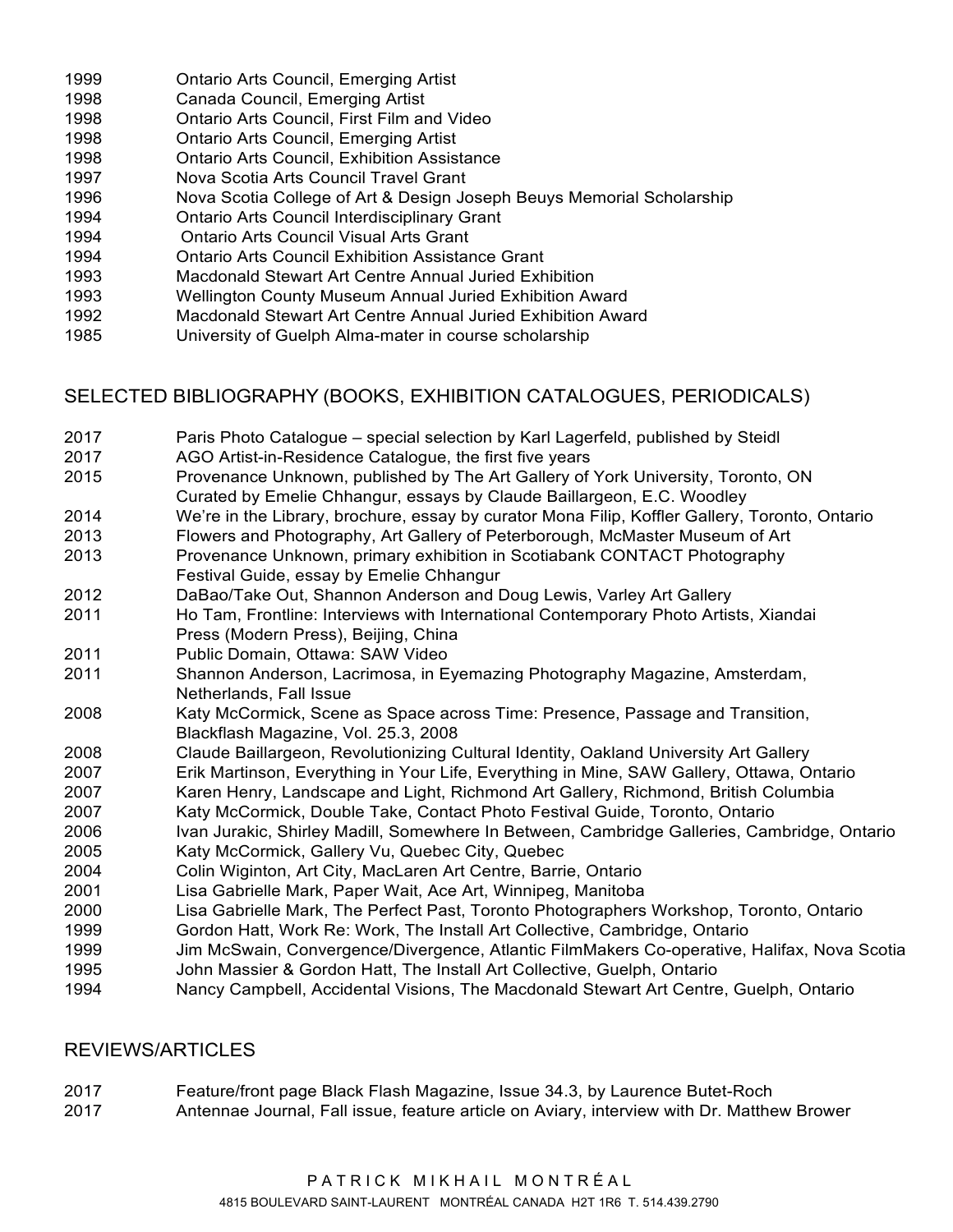2017 Lives Connected by Threads, Hamilton Spectator, Graham Rockingham, March 9, 2017 2016 Amy Mercer, A Feathered Afterlife, Burnaway, Nov. 25, 2016 2016 Bird People of the Aviary, ELQ Magazine, Vol. 40, Issue 2, pp. 78-89 2016 Jane Hutchinson, review of Provenance Unknown, Leonardo, Vol. 49, No. 2, pp. 181-183 2015 Linda Nowlan, Extinction Art, Alternatives Journal,Vol. 41, No. 5, Dec. 2015 2015 Magdalena Vasko, "Exhibition Review: A Mourning Chorus", The Senses & Society, Vol. 10, Issue 1 pp. 107 – 110, 2015 2013 Fran Schechter, "Library Love", NOW Magazine, Dec. 19-26, Vol. 33, No. 16 2013 Elana Sadinsky, Archivaria, The Journal of the Association of Canadian Archivists, Fall 2013, pp. 161-166 2013 Exhibit reminiscent of grade-school days, by Murray Whyte, Toronto Star, Nov. 18, 2013, E1-2. 2013 Shannon Anderson, Carousel Magazine, Dec. 2013 2013 Jennifer Rudder, C-Magazine, Autumn 2013, p.48, 50. 2013 Sarah Milroy, In Fine Feather, Saturday, April 13, 2013, R11 2013 Fran Schaecther, NOW Magazine, Thursday, May 23, 2013 2010 Sean Finn, Crossing Paths, Visual Arts News, Spring 2010 Issue, p. 2-4. 2009 Sean Finn, Family Ties, The Coast, Nov. 5-11, 2009, p. 50 2009 Kristen den Hartog, C Magazine, Fall 2009, p. 50 2008 Joanne Shuttleworth, Guelph Mercury, April 11, 2008, Section B1 2008 Francis Baker, Elora-Fergus News Express, January 16, 2008, p. 5 2006 Robert Reid, Kitchener/Waterloo Record, April 15, 2006, Section E 2004 Susan Douglas, Canadian Art Magazine, Fall 2004, p.161-162. 2004 Michel Hellmann, Le Devoir, February 14, 2004, p. E6 (review of The Found& the Familiar) 2003 Peter Goddard, Toronto Star, April 19, 2003, p. H9 2003 Melissa Levin, LOLA, Winter 2002/2003, p. 73 2002 Mayville, Nikki The Perfect Past, XX Magazine, p.9 2000 Mackay, Gillian. Sara Angelucci, Canadian Art Magazine, p.15 2000 Hackett, Sophie. Sara Angelucci, Lola#6, p. 53, 91 2000 Mackay, Gillian. Gallery Goings: Sara Angelucci, The Globe and Mail, 08/04/00 1998 Al-Solaylee, Kamal. Pictures at 11: Proof 5 monitors new directions in Canadian photography, 1998 Eye Weekly (18/06/98) 1998 Challen, Paul. Memory, Technique and Focus, Id Magazine 1997 September le Mois de la Photo, Le Plateau 1997 Couelle, Jennifer, Me, my Grandmother, the Object and the Others, CV Photo, pp 5-9 1997 Stephane Aquin, Jeunesse d'aujordi'hui, Voir 1995 Niche: Public Installations, Interventions and Performances, Espace Magazine, pp. 21-24 1994 MacDonald, Max, Of Accidents and Deliberation, id magazine, p.29 1994 Hill, Valerie, For Art's Sake, The Guelph Mercury, p. B7 1994 Lachowsky, Tara, Of History and Memory, The Ontarion, p.7 1993 Gordon, Mike, Trying to make art accessible, Guelph Tribune, p.12 1992 Johnson, Bill, Art through women's eyes, Guelph Mercury, p.D1

## ONLINE ARTICLES AND REVIEWS

May 30, 2017 Globe and Mail, The Fabric of a City, by Nathalie Atkinson

- Mrch 31, 2017 CBC Hamilton, Hamilton art exhibit weaves the immigrant stories behind the sewing of men's suits, by Kelly Bennett
- Oct. 2017 Interview with Craig D'Arville, FFotoImage
- Nov. 25, 2016 Burnaway, A feathered Afterlife: Sara Angelucci at the Halsey in Charleston, by Amy Mercer
- Spring 2015 Hamilton Arts & Letters Magazine, Aviary portfolio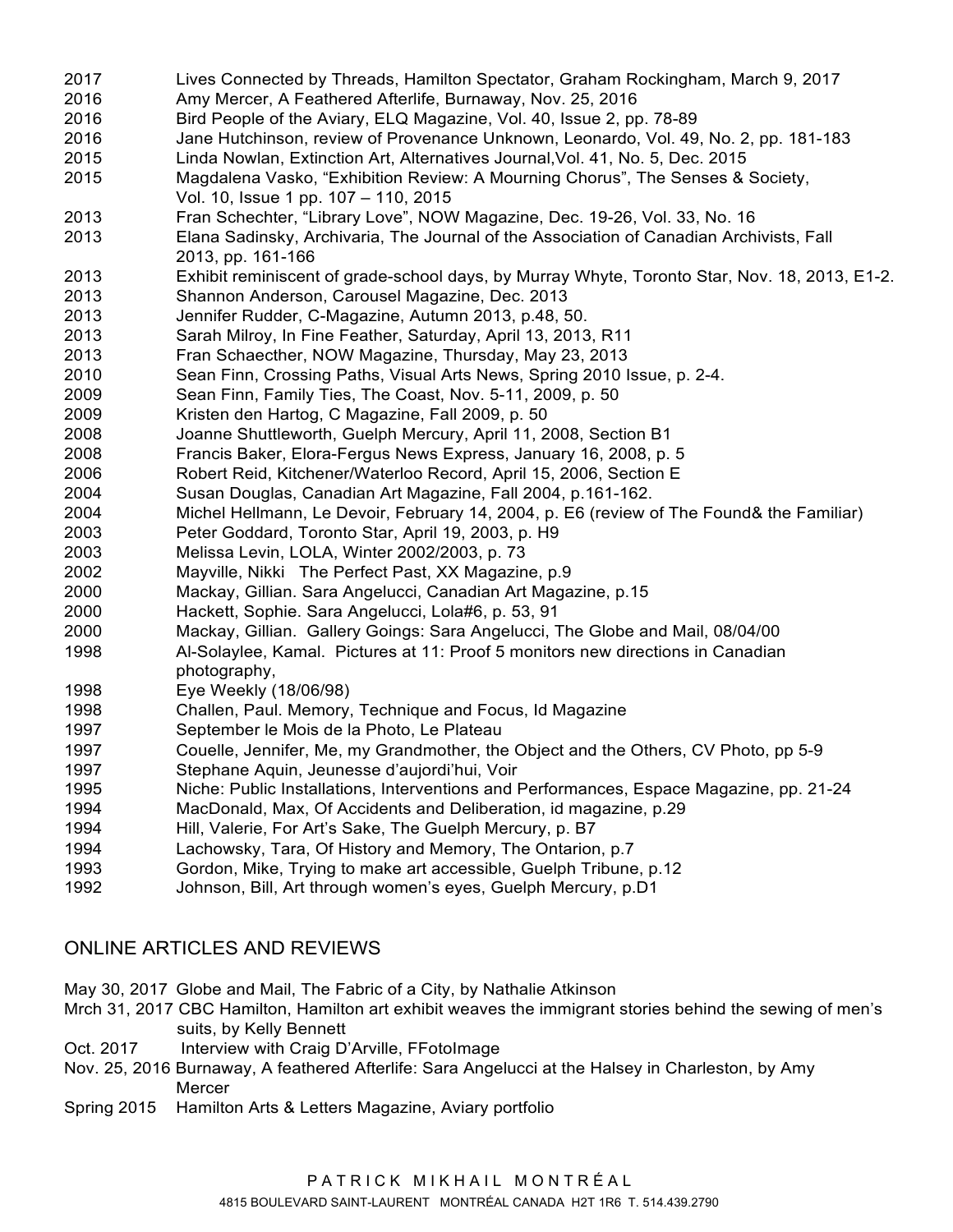- July 2014 Featured Artist on Ithaca Literary Review
- July 19, 2014 CBC Artist of the Week, George Stroomboulopoulos
- June 9, 2014 The Design Observer, article by John Foster
- Spring 2014 Wondereur Magazine by Doreen Wang
- Spring 2014 Magenta Magazine on-line, Aviary portfolio feature
- Winter, 2014 Musée Magazine No. 8, Vol. 1, 2014
- Nov 17, 2013 Slate, The Photo Blog, by David Rosenberg

Nov. 2, 2013 Canadian Art Magazine on-line, Review: (Da bao) (Takeout): Good to Go, by Mariam Nader

Nov. 17, 2013 AGYU, review of Provenance Unknown by Natasha Chaykowski

## PROFESSIONAL DEVELOPMENT AND EXPERIENCE

- 2017 Mentorship to Xiaoxing Yan for Varley Gallery, Markham, ON
- 2017 Artist talk/presentation, Piece Work, Art Gallery of Hamilton
- 2017 Artist gallery tour Piece Work, Art Gallery of Hamilton
- 2016 Artist talk, Halsey Institute of Contemporary Art, Charleston, SC
- 2015 Presentation in Extinction Dialogues, Royal Ontario Museum
- 2014 Panel discussion "A bird's eye view on Art & Extinction", Jackman Hall, Art Gallery of Ontario
- 2014 Panel discussion with Marla Hlady & Spring Hurlbut, Jackman Hall, Art Gallery of Ontario
- 2012 Panel discussion with author Kristen denHartog at Peel Regional Museum, Brampton, Ontario
- 2008-13 Instructor, Photography, School of Image Arts, Ryerson University
- 2002-08 Instructor, Photography, Ontario College of Art & Design
- 2012 Visiting artist, University of Waterloo
- 2012 Visiting artist, Mount Allison University, New Brunswick
- 2010 Panelist at the SPE Conference, Philadelphia, Facing Diversity, Leveling the Playing Fields in the Photographic Arts
- 2008 UAAC Panel, Navigating the self: the autobiographical impulse in art, Toronto, 2008
- 1998-07 Director, Gallery 44 Centre for Contemporary Photography, Toronto, Ontario
- 2006 Artist in Residence, Biz Art, Shanghai, China
- 2006 Visiting Artist, York University, Toronto, Ontario
- 2005 Visiting Artist, York University, Toronto, Ontario
- 2005 Special Project Manager, Canadian Art Foundation, Toronto, Ontario
- 2004 Participation on a panel on Italian/Canadian artists, Museum of Civilization, Hull, PQ
- 2004 Visiting Artist, McMaster University, Hamilton, Ontario
- 2003 Visiting Artist, University of Lethbridge, Lethbridge, Alberta
- 2003 Prize Juror Toronto Outdoor Art Fair
- 2003 Self Directed Residency, Banff Centre for the Arts
- 2003 Visiting Speaker, University of Guelph
- 2002-03 Portfolio Reviewer, CONTACT Photography Festival
- 2002 Photo Juror, Burlington Art Centre
- 2002 Artist Talk, Ontario College of Art & Design
- 2002 Panel discussion, McMaster Museum of Art, Hamilton, Ontario
- 2001 Visiting Artist, Nova Scotia College of Art and Design
- 2001 External Examiner MFA Program, University of Guelph
- 2001 Photo Juror, Toronto Outdoor Art Fair
- 2001 Portfolio Reviewer, CONTACT Photography Festival
- 2001 Panelist, Art Gallery of Ontario, for CONTACT Photo Festival
- 1999 Visiting Artist, University of Guelph
- 1998 Photo Instructor, University of Guelph
- 1998 Consultant, McMaster Museum of Art, Hamilton, Ontario
- 1997 Photo Instructor, Nova Scotia College of Art & Design
- 1995 Juror, Ontario Arts Council